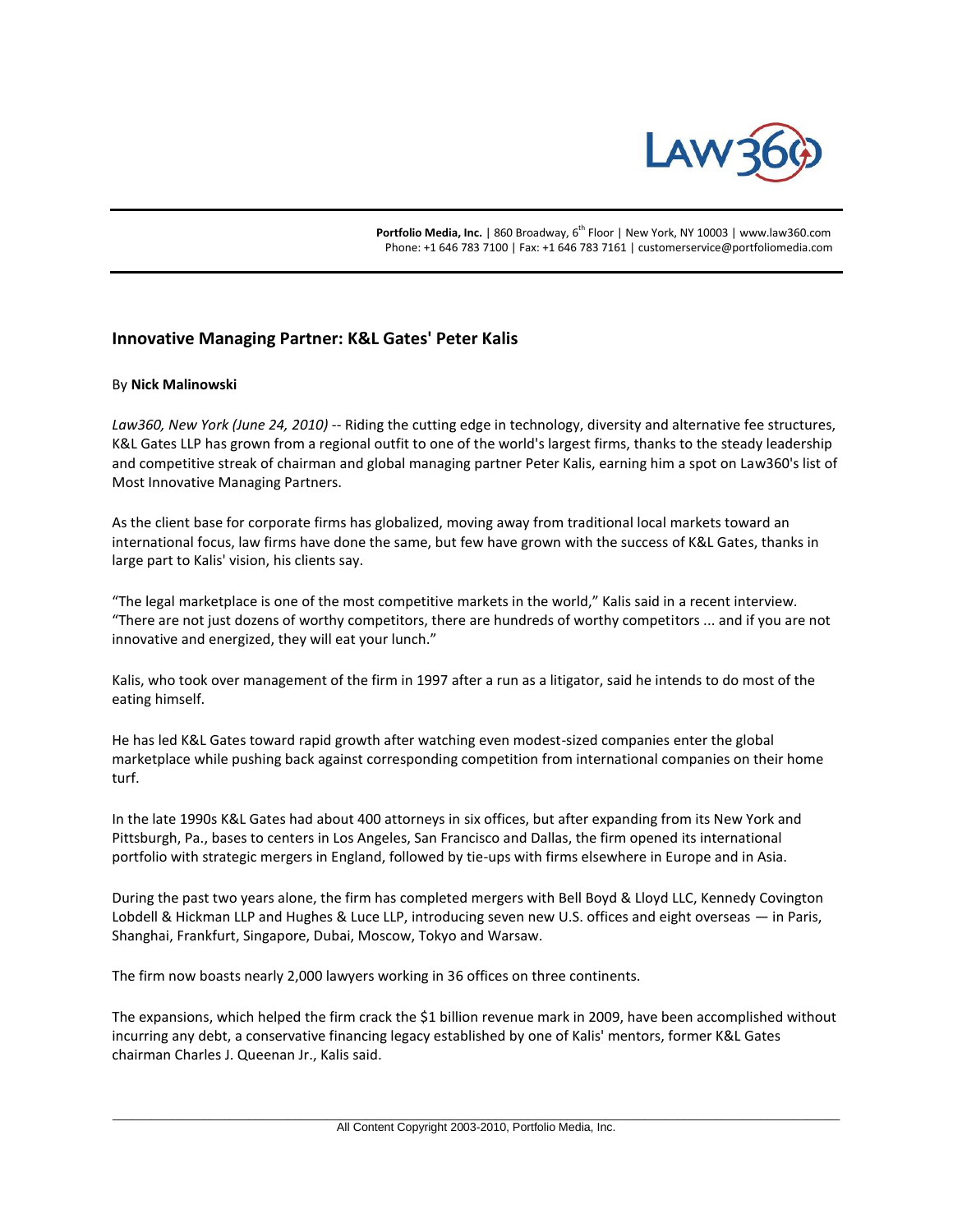Bigger is not necessarily better, however, Kalis cautioned. "Bigger in a thoughtfully constructed format is infinitely better," he added.

When considering merger candidates — K&L Gates has undergone eight mergers under his watch — it's important to consider success in a number of areas: personalities and legal culture, as well as strategic goals such as geography or practice-area specialties, he said.

"We've never viewed growth on the one hand, and integration on the other hand, as mutually exclusive, or goals to be pursued sequentially," he said. "On the business side we have a single and unified profit pool, a single governance mechanism — none of this business of two CEOs; and on the practice side, from the beginning, we've been committed to unlocking the synergies of a multi-office international law firm."

This philosophy enables the firm to create partnerships in fact, not only in name, where every group has a shared destiny, Kalis said.

This strategy truly sets Kalis and K&L Gates apart from their competitors in an era when nearly all firms remain loyal to their hometown roots, according to Adam Smith Esq. Editor-in-Chief Bruce MacEwan.

It's a big deal because while a lot of firms will say they are global that isn't actually the case, but K&L Gates has the unusual distinction of really having no headquarters, MacEwan said.

The firm's global reach is essential to some of its long-standing clients, such as DuPont Co., which has employed K&L Gates since 1993, according to DuPont general counsel Thomas Sager.

"It takes a guy who understands that and positions the firm in a way that they're offering something unique and distinctive," Sager said.

In 2009, 448 of K&L Gate's 500 largest clients used lawyers in two or more of its offices, and 11 of the firm's 20 largest clients used lawyers in 10 or more offices, according to the firm.

Adaptability is one thing that DuPont focused on while building its legal team, Sager said, acknowledging that the company has some very specific needs that can be difficult for law firms to meet.

Firms must put the needs of DuPont first, which often means collaborating with competitors or negotiating radical billing structures, yet K&L Gates remains one of the company's "anchor" firms, in part due to Kalis' leadership, he said.

The firm's dedication to staying at the cutting edge of technological innovation and diversity is critical for companies like DuPont, which are always searching to find resourceful and creative firms, and often face marketing challenges as thorny as their legal ones, Sager said.

"If [our representation] doesn't mirror the people we work with, we aren't putting our best foot forward," he said.

Recognizing these needs, Kalis appointed the profession's first chief diversity officer in 2003 and brought in Steven Agnoli as chief information officer, a position with broad responsibilities.

Agnoli "is not supposed to walk around the offices with a screwdriver," Kalis said, but is instead relied upon to be visionary with respect to establishing the firm in next-generation technologies.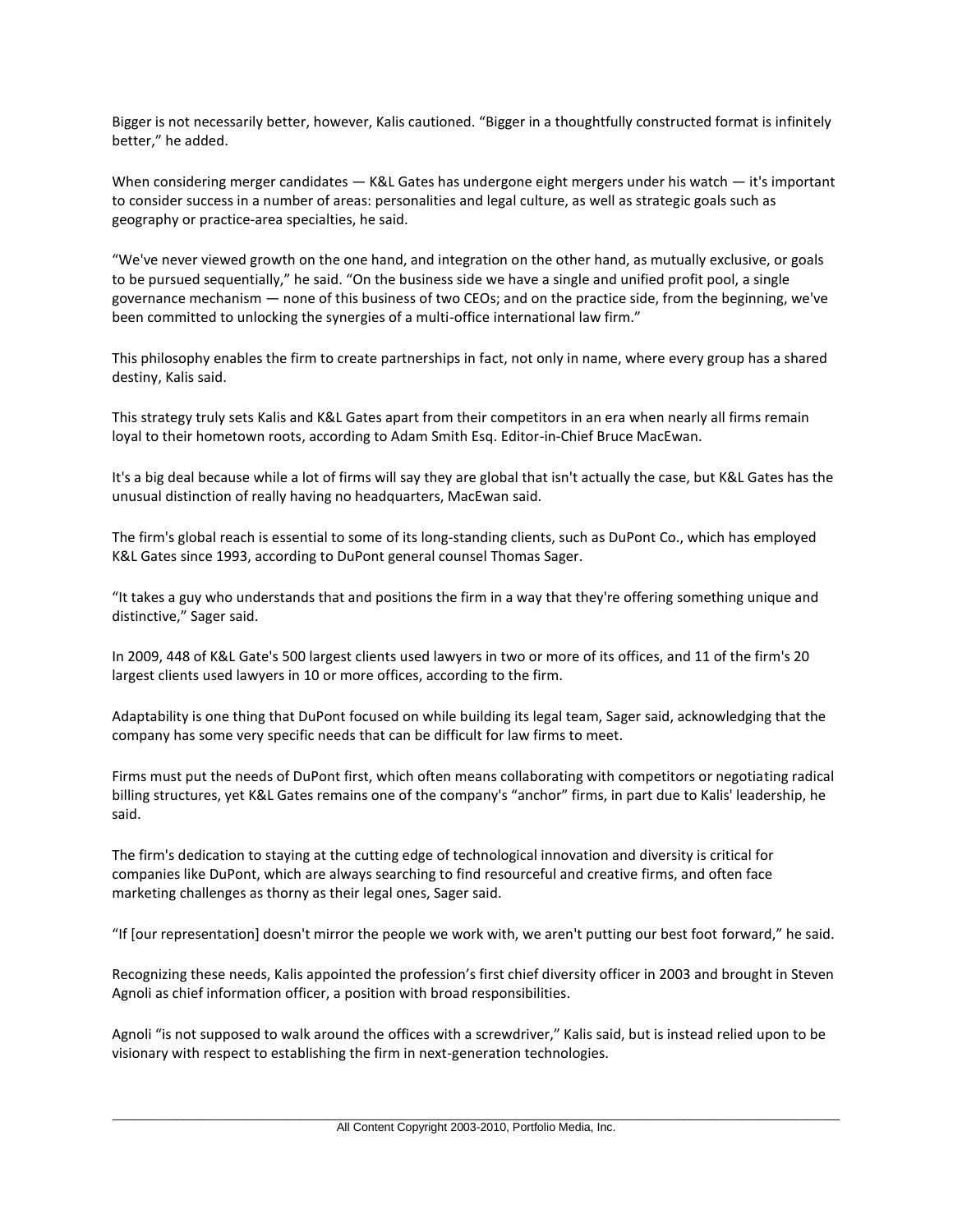The firm has been recognized for Agnoli's efforts, becoming the first law firm to win CIO Magazine's "CIO 100 Award" for achievements in the field of technology for three consecutive years.

K&L Gates goes toe-to-toe for this award with major global corporations and has also been recognized by the magazine for its business innovation achievements.

Developing a uniform technology platform was the only way to keep offices around the world from being balkanized, but it was also a way to differentiate the firm from competitors through unique client services, Kalis said.

This includes protecting firm and client information in an increasingly hostile environment where technological invasions are becoming more common.

Under Kalis' direction K&L Gates has developed extranets, where attorneys and clients can mutually access information about cases, and the firm is currently developing databases that would also be available to clients on a secure basis.

Information is a big part of the business, Kalis said. The complex litigation that firms such as K&L Gates often practice demands efficient technology solutions in sectors like billing matters or simply to keep track of longrunning cases with a lot of moving parts, he said.

"Technology is a big differentiator," he said. "Much of the efficiency that law firms can achieve on behalf of clients involves what can be loosely referred to as knowledge management — organizing the firms' experience so it can be efficiently accessed for our clients."

While a lot of that experience and knowledge resides in the brains of the attorneys, technology can make it accessible from anywhere in the world — a necessity for K&L Gates' globe-trotting attorneys and a key client service feature.

These types of services have landed K&L Gates among the top 30 firms on the BTI Consulting Group's 2010 Survey of Law Firm Client Service Performance.

Inculcating an ethic of change within an organization can be risky at times, Kalis admits, adding that a constant focus on innovation has led to more wins than losses.

Even through the errors, however, Kalis said that he is proud of his management team for never "falling asleep at the wheel" and always trying to get things right.

K&L Gates was not alone in failing to predict the recent economic recession — the firm laid off attorneys in 2009 but by "setting the table" for change throughout the past decade, it may have been more prepared for the major changes required by firms as their clients navigated the liquidity crisis, Kalis said.

"We were forced to do more with less and we did, and so did other firms," he said. "The challenge now is to take that lesson and transform it into a cultural imperative inside our organizations; don't just feel good that we absorbed that hit and became a more efficient organization."

Kalis said he is motivated most by the 4,000 stakeholders in the firm and that his focus on innovation and adaptation are directed toward the goal of keeping K&L Gates on top.